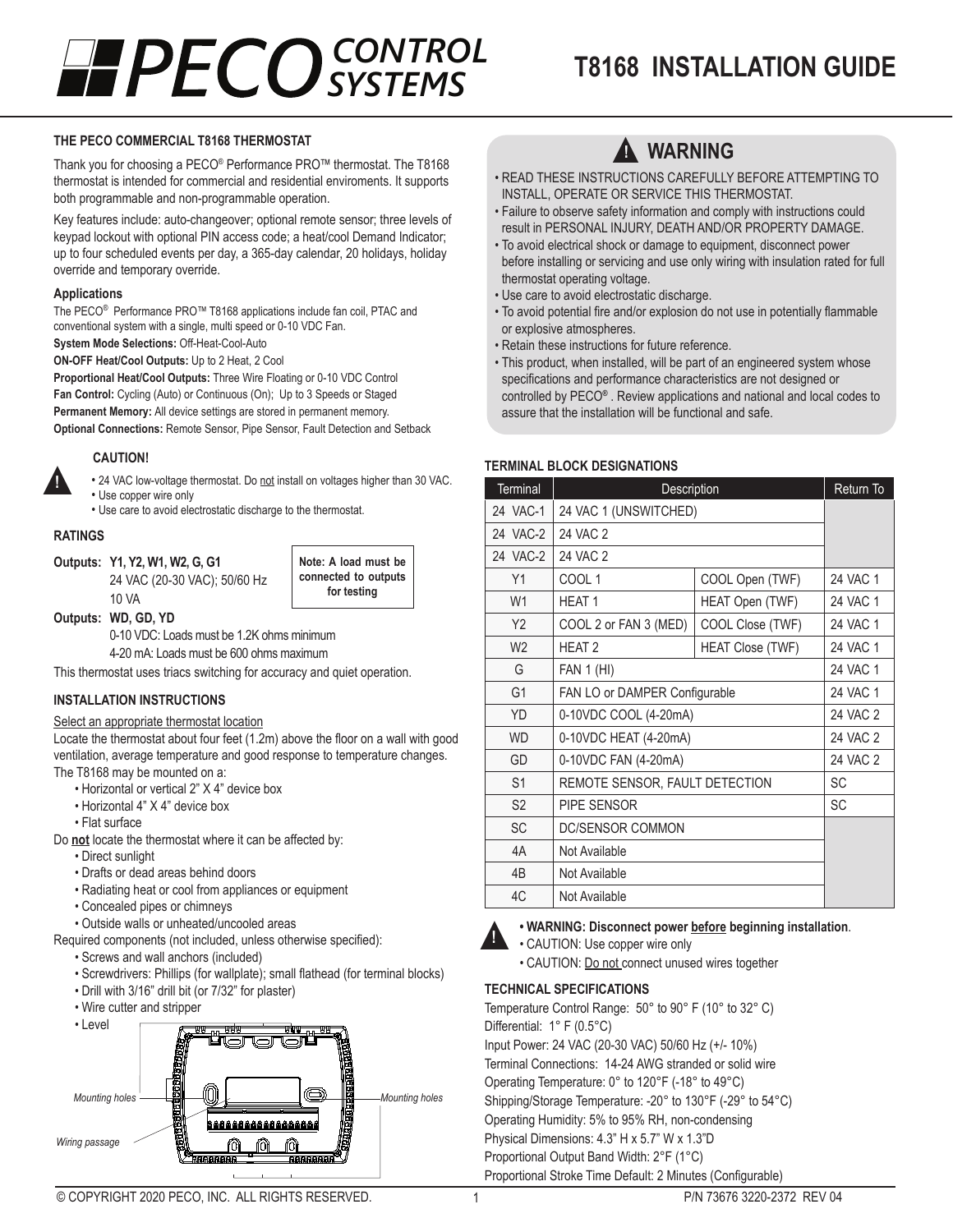#### **PART I: INSTALL WALL PLATE**

- 1. Position the wall plate on the wall with the directional arrow pointing up and terminal blocks facing outward.
- 2. Pull equipment wires through the wall plate wiring passage.
- 3. Use a level to determine the best horizontal wall plate mounting position.
- 4. Mark positions of screw holes (two) with a pencil and remove wall plate.
- 5. Drill holes at pencil-marked locations (3/16" for drywall, 7/32" for plaster).
- 6. Insert the wall anchors in the holes, tapping them into place.
- 7. Mount the wall plate onto the wall and insert screws through mounting holes. Assure that all loose wires come through the center opening of the wall plate. **Note: Do not over-tighten screws or use excessive force. This can cause the wall plate to warp and may cause intermittent connections between the base and the thermostat.**
- 8. Cap off any unused wires and terminate properly according to local building codes.

#### **PART II: ATTACH WIRES TO THERMOSTAT WALL PLATE**

- 1. Select the terminal designations that correspond to the system type.
- 2. Using a small flathead screwdriver, loosen the screws on the terminal blocks, Strip the insulation of each wire at a proper length (about 1/4" or 64 cm) and insert wires into the terminal blocks.
- 3. Assure that no uninsulated wires are exposed: Cap off and place a wire-nut on any unused wires. Assure that the attached wires fit into the cavity on the back side of the thermostat.



#### **PART III: CONNECT POWER TO THE THERMOSTAT WALL PLATE**

- 1. The T8168 operates on 24VAC power.
- 2. Connect the common side of the transformer to the "24 VAC-1" terminal.

3. Connect power side to the "24 VAC-2" terminal.

**NOTE:** Wait at least one hour for the displayed temperature to stabalize.

#### **PART IV: MOUNT THE T8168 ONTO THE WALL PLATE**

- 1. Position the thermostat slightly above the mounted wall plate, then secure the hooks on the back side of the thermostat to the hinge pockets on the wall plate. **Note: The top back side of the thermostat should slip into the hinge pockets easily. Do not use excessive force.**
- 2. Align the pins on the back side of the thermostat with the terminal blocks on the wall plate.
- 3. Gently bring down the thermostat onto the wall plate so the pins on the back of the thermostat fit into the terminal blocks on the wall plate.
- 4. Attach the retaining screw to the underside of the thermostat as shown.



#### **PART V: SET CLOCK, MONTH, AND DAY**

When power is first applied to the thermostat, it will activate the clock display. It is recommended that time and day are entered before performing advanced configuration. Setting the clock can also be accessed by selecting MORE then CLOCK. Set clock as follows:

- ▲ / ▼ = Arrows set selection. Note: The flashing option is the default selection.
- NEXT = Advances to next menu.
- Menu selections are: 12 to 24 hour format Hour Minutes Year Month Day
- DONE = Press Done when operation is complete.

NOTE: Display of Clock is not available when configured for non-programmable operation.

#### **PART VI: VERIFY THERMOSTAT OPERATION WITH SYSTEM TESTS**

System test verification is highly recommended to verify thermostat operation. For all system tests, press **Next** to continue to the following system test, or next available Service Menu. Press **Done** only if finished performing all system tests. Pressing **Done** exits the Service Menus and turns off all active outputs. See Service Menus: 600, 610, 620.

#### **PART VII: REMOVE BATTERY INSULATOR TAB**



Remove Insulator Tab after power is applied.This tab protects onboard battery prior to installation. This battery backups up the clock.

|                          | $SM110 =$      |                           | $\overline{2}$            | 3                         | 4                         | 5                         | 6                        | 7                        | 8                        | 9                     | 10                    | 11                    | 12                          | 13                                 | 14                                 | 15                                          | 16                      |
|--------------------------|----------------|---------------------------|---------------------------|---------------------------|---------------------------|---------------------------|--------------------------|--------------------------|--------------------------|-----------------------|-----------------------|-----------------------|-----------------------------|------------------------------------|------------------------------------|---------------------------------------------|-------------------------|
|                          |                | 1 Heat<br>1 Cool<br>1 Fan | 2 Heat<br>1 Cool<br>1 Fan | 1 Heat<br>1 Cool<br>3 Fan | 2 Heat<br>1 Cool<br>3 Fan | 2 Heat<br>2 Cool<br>2 Fan | Heat<br>Only<br>1 Fan    | Cool<br>Only<br>1 Fan    | Heat<br>Only<br>2 Fan    | Cool<br>Only<br>2 Fan | Heat<br>Only<br>3 Fan | Cool<br>Only<br>3 Fan | Heat TWF<br>1 Cool<br>2 Fan | <b>TWF Heat</b><br>1 Cool<br>3 Fan | <b>TWF Cool</b><br>1 Heat<br>2 Fan | <b>TWF Heat</b><br><b>TWF Cool</b><br>2 Fan | $0 - 10$<br>VDC<br>Only |
|                          | Y1             | Cool 1                    | Cool 1                    | Cool 1                    | Cool 1                    | Cool 1                    | $\overline{\phantom{a}}$ | Cool 1                   | ٠                        | Cool 1                | ٠                     | Cool 1                | Cool 1                      | Cool 1                             | Cool Open                          | Cool Open                                   | $\sim$                  |
| ON-OFF Outputs           | W <sub>1</sub> | Heat 1                    | Heat 1                    | Heat 1                    | Heat 1                    | Heat 1                    | Heat 1                   | ٠                        | Heat 1                   | ٠                     | Heat 1                | ٠                     | Heat<br>Open                | Heat<br>Open                       | Heat 1                             | Heat Open                                   | $\sim$                  |
|                          | Y <sub>2</sub> | $\overline{\phantom{a}}$  | $\overline{\phantom{a}}$  | <b>FAN MED</b>            | FAN MED                   | COOL <sub>2</sub>         | ٠                        | Cool 2                   | $\overline{\phantom{a}}$ | Cool 2                | <b>FAN MED</b>        | FAN MED               | Cool <sub>2</sub>           | FAN MED                            | Cool<br>Close                      | Cool Close                                  | $\sim$                  |
|                          | W <sub>2</sub> | ٠                         | Heat 2                    | $\overline{\phantom{a}}$  | Heat 2                    | Heat 2                    | Heat 2                   | $\overline{\phantom{a}}$ | Heat 2                   | ٠                     | Heat 2                | ٠                     | Heat<br>Close               | Heat<br>Close                      | Heat 2                             | <b>Heat Close</b>                           | $\overline{a}$          |
|                          | G              | <b>FAN</b>                | FAN                       | FAN HI                    | FAN HI                    | FAN HI                    | FAN                      | FAN                      | FAN HI                   | FAN HI                | FAN HI                | <b>FAN HI</b>         | FAN HI                      | FAN HI                             | FAN HI                             | FAN HI                                      | $\sim$                  |
|                          | G1             | Damper                    | Damper                    | FAN LO                    | <b>FAN LO</b>             | <b>FAN LO</b>             | Damper                   | Damper                   | FAN LO                   | FAN LO                | FAN LO                | <b>FAN LO</b>         | FAN LO                      | FAN LO                             | <b>FAN LO</b>                      | FAN LO                                      | Damper                  |
| YD<br><b>0-10</b><br>VDC |                | Cool 1                    | Cool 1                    | Cool 1                    | Cool 1                    | Cool 1                    | $\overline{\phantom{a}}$ | Cool 1                   | $\overline{\phantom{a}}$ | Cool 1                | $\sim$                | Cool 1                | Cool 1                      | Cool 1                             | Cool 1                             | Cool 1                                      | Cool 1                  |
|                          | <b>WD</b>      | Heat 1                    | Heat 1                    | Heat 1                    | Heat 1                    | Heat 1                    | Heat 1                   | ٠                        | Heat 1                   | ٠                     | Heat 1                | ٠                     | Heat 1                      | Heat 1                             | Heat 1                             | Heat 1                                      | Heat 1                  |

#### **SYSTEM TYPE: Service Menu 110 Output Configuration**

• When System Fan Type (SM112) is set to 1 or 2 (0-10 VDC operation), the GD output is the only fan oputput and G1 provides Damper operation.

• When Fan Coil 2-Pipe operation is selected the W1 and WD outputs will be disabled. See SM 171.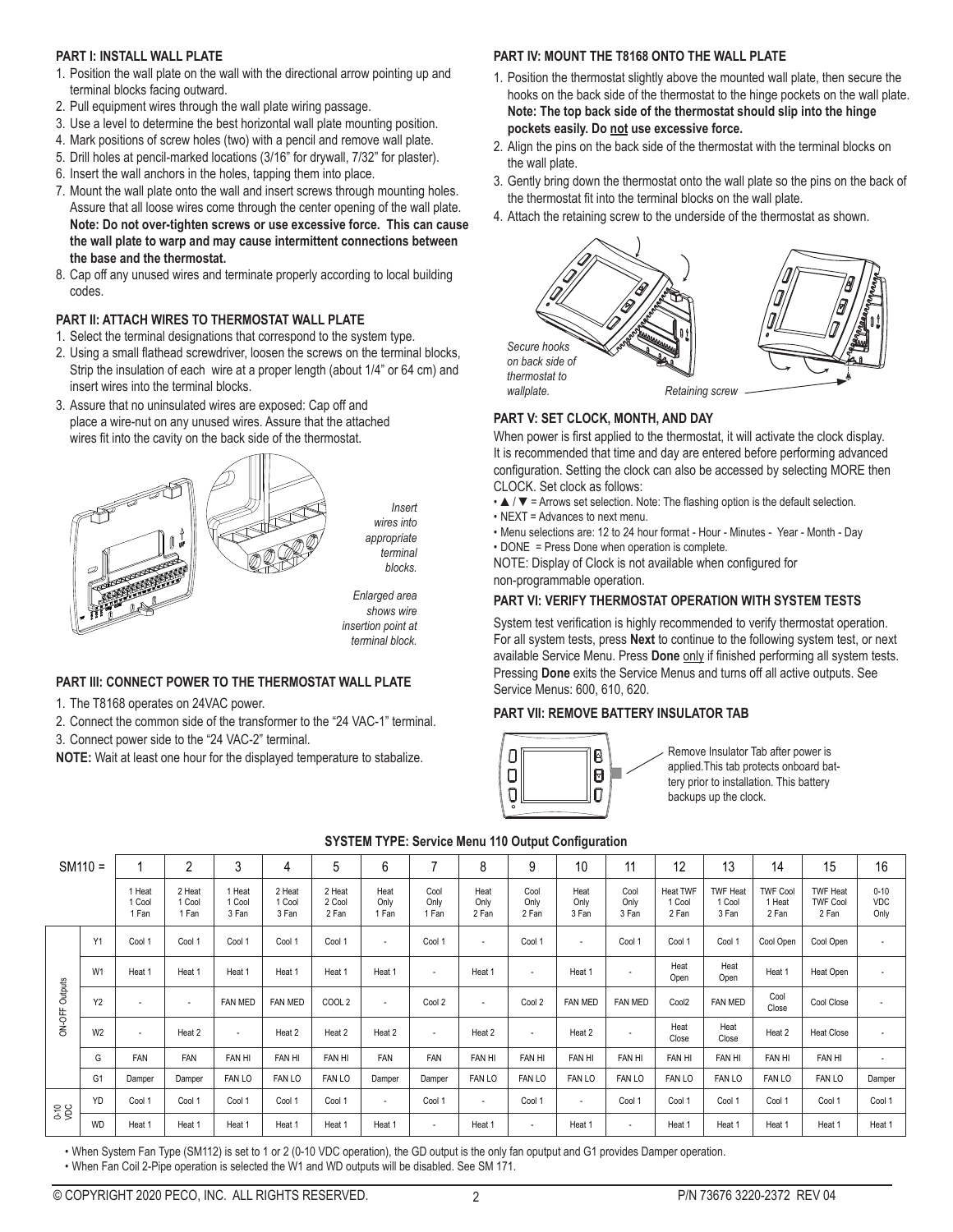#### **THERMOSTAT PROGRAMMING**

This thermostat is easily changed from non-programmable to programmable operation in Service Menu 100. See the Operating Maunal for detailed instructions on setting up schedules. In non-programmable mode the thermostat controls to a single setpoint with the dead band used for auto changeover from Heat to Cool.

#### **OUTPUT OPERATION**

The T8168 uses System Types for control of 24 VAC ON-OFF fans and relays; three wire floating and proportional 0-10 VDC fans, valves and dampers.

- ON-OFF outputs have a 1°F Differential.
- Proportional outputs use a Proportional Integral Algorithm to modulate the position of the actuator over 2°F.
- Three Wire Floating outputs have an adjustable stroke time that is set in Service Menu 114. The default is 2 minutes.

When using Three Wire Floation (TWF) System Types wait 3 times the value set for Valve Stroke Time, set in SM 114, for normal operation to begin.

#### **FAN AND DAMPER OPERATION**

The T8168 offers either ON-OFF or 0-10 VDC fan operation, as follows:

#### *ON/OFF FAN Operation (Service Menu 112 Selection 0)*

The thermostat will provide up to 3 fan speeds. In this operation there is no proportional fan output, terminal GD is disabled. Selectable fan speeds are controlled by Service Menu 110.

#### *0-10 VDC FAN HI-MED-LOW Operation (Service Menu 112 Selection 1)*

User selection of 0-10 VDC (or 4-20mA) fan speed is as follows:

- HI Set in SM 125 for heating and SM 126 for cooling.
- MED Controls at the mid point between the HI and LO settings.  $\cdot$  LO - Set in SM 127.

A delay of fan speed transition after adjustment can be set in SM 113.

#### *Proportional 0-10 VDC Operation (Service Menu 112 Selection 2)*

The 0-10 VDC fan will range between MAX and Min Voltages (SM 125,126,127) based on the PI algorithm, the active demand and selected limits. Display of HI-MED-LO is suppressed. User selection is limited to FAN ON or FAN AUTO, depending on configuration.

#### *Damper Operation (Service Menu 111)*

A damper output is available when terminal G1 is not being used as a fan speed. Cycled vs continuous operation is determine in SM 111.

#### **Staged Fan Operation (Service Menu 350)**

Available for multi-fan and 0-10 VDC fan operation. When active, the user does not have access to fan speed.

#### **Programmable Fan Operation (Service Menu 500)**

This feature changes the fan operation to ON (continuous) during scheduled Occupied events. TIP: Disable Fan ON selection in SM 350 to ensure cycled operation in unoccupied scheduled events.

#### **Intermittent Fan Operation (Service Menus 500, 501, 502)**

Provides minimum timed fan operation by cycling the fan on and off.

#### **KEYPAD LOCK OUT**

The keypad lockout function blocks access to features by hiding them from the user's view/selectability. Service Menu 340 has 3 levels of lock out. If a PIN is used to enter the Service Menu, all key pad lockouts will be disabled for a period of five minutes.

#### **SETBACK**

An occupancy sensor can be used between S1 & SC terminals to change the thermostat control points to Setback Low (SM 310) and Setback High (SM 320). A contact closure is used to signal a Setback requirement. In Setback the fan will cycle on at the lowest available speed. This feature is not available when using a remote sensor.

#### **FAN COIL 2-PIPE/ 4-PIPE OPERATION**

Service Menu 171 sets 2-pipe or 4-pipe fan coil operation.

| 2-Pipe Operation     | <b>Summer</b><br>(Cold Water or Open Input) | Winter<br>(Hot Water or Closed Input) |  |
|----------------------|---------------------------------------------|---------------------------------------|--|
| Stage 1 Cool Y1 & YD | Cool                                        | Heat                                  |  |
| Stage 1 Heat W1 & WD | <b>Disabled</b>                             | <b>Disabled</b>                       |  |

• 2-pipe operation disables W1 and WD outputs. Y1 and YD are used for first stage of cool in summer and first stage of heat in winter.

| 4-Pipe Operation     | <b>Summer</b><br>(Cold Water or Open Input) | Winter<br>(Hot Water or Closed Input) |
|----------------------|---------------------------------------------|---------------------------------------|
| Stage 1 Cool Y1 & YD | Cool                                        | Heat                                  |
| Stage 1 Heat W1 & WD | Heat                                        | <b>Disabled</b>                       |

• 4-pipe operation uses both first stage Cool (Y1 & YD) and first stage Heat (W1 & WD) when chilled water (Summer) is available. When hot water (Winter) is available W1 and WD outputs are disabled and Y1 and YD are used for first stage of heating. Second stages are available, depending on system type.

#### **PIPE SENSOR: SEASONAL CHANGE OVER**

This feature is enabled when 2-pipe or 4-pipe operation is selected in Service Menu 171. With a pipe sensor connected to the T8168, the system will automatically change from Summer (cold water) to Winter (hot water) operation based on water temperature in the main piping riser. This input is looking for a valid temperature reading when using a pipe sensor, or a contact open/close if using an aqua-stat.

- Summer operation is enabled if the input is open or if the sensed temperature is below the threshold selection in SM 172.
- Winter operation is enabled if the input is closed or if the sensed temperature is above the threshold selection in SM 173.

If the water temperature sensed is between selections in SM 172 and SM 173 the water temperature is considered Ambiguous. The Y1 and YD outputs will be turned on for 3-minutes. After the 3 minute purge cycle, the thermostat checks again to see if the water temperature is Summer or Winter. If yes, the thermostat will transition to normal operation. If no, the operation is base on selection at Service Menu 174.

NOTE: If at any time the demand goes away, the thermostat will abort the purge cycle.

#### **SYSTEM FLUSH FOR FAN COIL VALVES**

Enable a periodic opening of valve(s) to flush valves and reduce sediment buildup using Service Menus 375, 376 and 377.

#### **ACCESSORY SENSOR CONNECTIONS**

**S1 Input:** connect optional remotes sensing, occupancy detection, door open or fault notification.

- For Remote Probe use, including sensor averaging between the onboard sensor and the remote sensor, see SM 170.
- For occupancy, door open or fault notification see SM 175

**S2 Input:** uses a a PECO pipe sensor or dry switch aqua-stat for use on fan coil seasonal change over.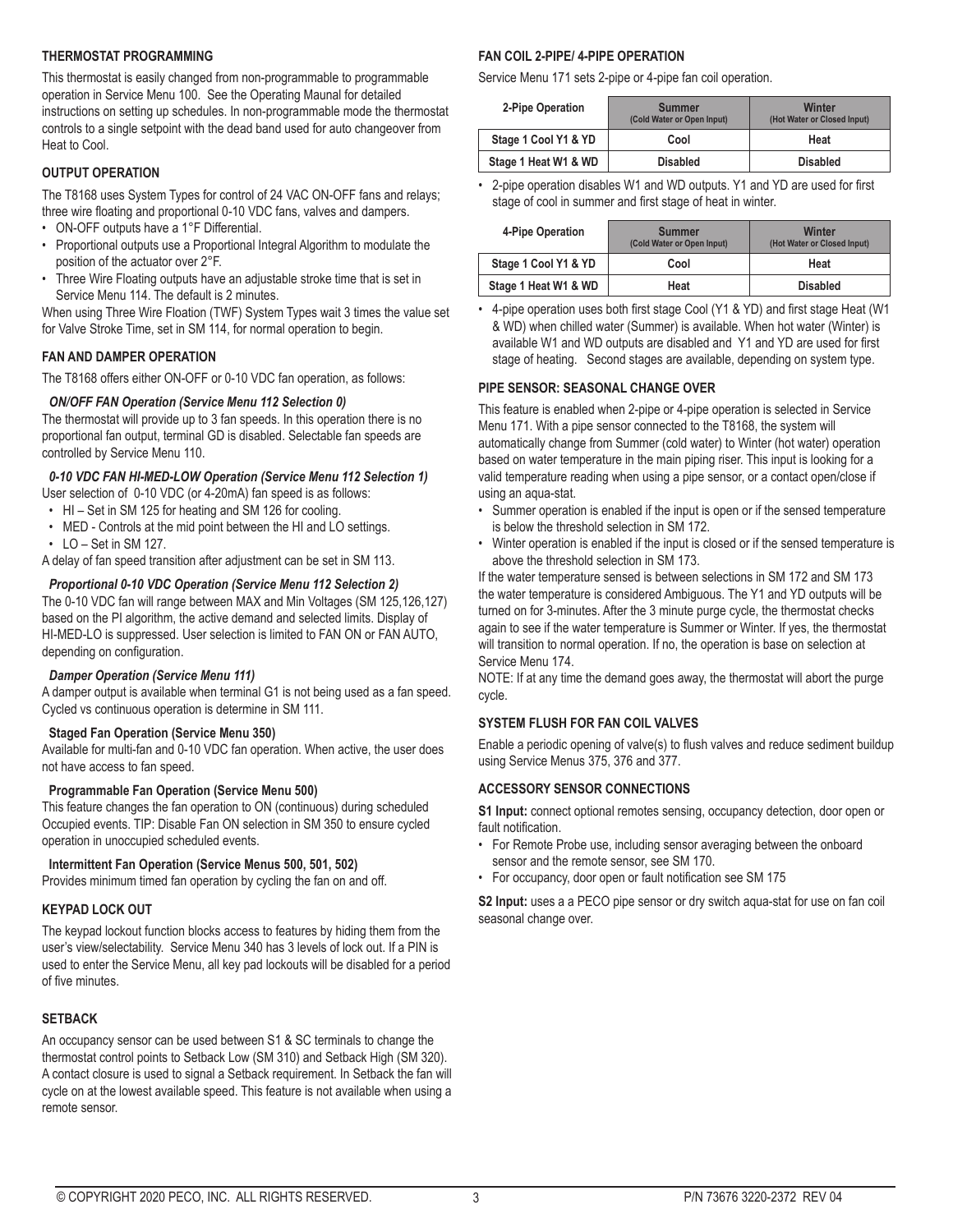#### **ADVANCED CONFIGURATION SERVICE MENUS**

#### **CONFIGURE SERVICE MENUS**

The following Service Menus (SM) commonly require configuration. Please verify that these are set for your specific application. Additional configuration may be required.

- SM 100 = Programmable or Nonprogrammable
- SM 110 = System Type
- $\cdot$  SM 112 = Fan Type
- SM 135 = W1 Heat Output NO or NC
- SM 170 = Remote Sensors
- SM 240 = Number of Programmable Events per Day
- SM 395 = Override Duration for Programmable Operation
- SM 340 = Keypad Lock Out

#### **SERVICE MENU ACCESS**

- 1. Hold lower right and lower left keys for five seconds.
- 2. Press Next or Go Back button to select a Service Menu.
- 3. Press ▲/ ▼ to select option.
- 4. Press Done when complete.



| Menu | Feature              | Options                                 |                                                 | Description                                                                                                                                                                      |  |
|------|----------------------|-----------------------------------------|-------------------------------------------------|----------------------------------------------------------------------------------------------------------------------------------------------------------------------------------|--|
| 100  | Schedule Format      |                                         | 0 = Nonprogrammable (Default)                   | Selects the schedule format. In non-programmable mode all scheduling functions are                                                                                               |  |
|      |                      |                                         | $1 = Programmable$                              | removed from the display.                                                                                                                                                        |  |
|      |                      | $2 = 5-1-1$ Schedule Mode               |                                                 |                                                                                                                                                                                  |  |
|      |                      |                                         | 3 = 5-2 Schedule Mode                           |                                                                                                                                                                                  |  |
| 101  | Daylight Savings     |                                         | $0 = Disabeled (Default)$                       | When enabled daylight savings time follows the US 2007 format. (Begins second Sunday                                                                                             |  |
|      |                      |                                         | $1 =$ Enabled (2007 US Format)                  | of March at 2AM and ends on the first Sunday of November at 2AM.                                                                                                                 |  |
| 110  | System Type          | 1                                       | 1 Stage Heat /1 Stage Cool<br>Fan: Single Speed | <b>System Type Notes</b><br>• Fan can be changed from ON/OFF to 0-10 VDC Operation.                                                                                              |  |
|      |                      | $\overline{2}$                          | 2 Stage Heat /1 Stage Cool<br>Fan: Single Speed | · Stage 1 operation includes Y1/W1 and 0-10 VDC outputs YD./ WD<br>· System types may disable some service menu unavailablity<br>• TWF = Three Wire Floating (valve)             |  |
|      |                      | 3                                       | 1 Stage Heat /1 Stage Cool<br>Fan: 3-Speed      | Typical System Configuations:                                                                                                                                                    |  |
|      |                      | 4                                       | 2 Stage Heat /1 Stage Cool<br>Fan: 3-Speed      | 2-Pipe Fan Coil with Electric Heat<br>• Connect the Valve to Stage 1 Cool and the Heat Relay to Stage 1 Heat                                                                     |  |
|      |                      | 5                                       | 2 Stage Heat / 2 Stage Cool<br>Fan: 2-Speed     | · SM110=01,02,03,04,05 or 14<br>· SM171=02 (4-Pipe Operation)                                                                                                                    |  |
|      |                      | 6                                       | <b>Heat Only</b><br>Fan: Single Speed           | . When using a pipe sensor, Operation of Cool Stage 1 will change. In winter, heating will<br>be provided from the valve (Stage 1 Cool) and Electric Heat (W1) will be disabled. |  |
|      |                      | $\overline{7}$                          | Cool Only<br>Fan: Single Speed                  | Error Detection/ Notification<br>• Condensate overflow, door open or economizer can be set in Service Menu 175                                                                   |  |
|      |                      | 8                                       | <b>Heat Only</b><br>Fan: 2-Speed                | • Connect external dry switch at S1 and SC. See wiring diagram.<br>0-10 VDC Fan Operation                                                                                        |  |
|      |                      | 9                                       | Cool Only<br>Fan: 2-Speed                       | • Change SM112= 01 or 02                                                                                                                                                         |  |
|      |                      | 10                                      | <b>Heat Only</b><br>Fan: 3-Speed                |                                                                                                                                                                                  |  |
|      |                      | 11                                      | Cool Only<br>Fan: 3-Speed                       |                                                                                                                                                                                  |  |
|      |                      | $12 \,$                                 | Heat: TWF Cool: 2 Stage Cool<br>Fan: 2-Speed    |                                                                                                                                                                                  |  |
|      |                      | 13                                      | Heat: TWF Cool: 1 Stage Cool<br>Fan: 3-Speed    |                                                                                                                                                                                  |  |
|      |                      | 14                                      | Heat: 2 Stage Heat Cool: TWF<br>Fan: 2-Speed    |                                                                                                                                                                                  |  |
|      |                      | 15                                      | Heat: TWF Cool: TWF (Default)<br>Fan: 2-Speed   |                                                                                                                                                                                  |  |
| 111  | Damper Configuration |                                         | 0 - Damper Continuous                           | Damper output is not available when being used as a fan speed.<br>0: G1 output runs continuously when thermostat is not in System OFF Mode.                                      |  |
|      |                      | 1 - Damper Cycled with Demand (Default) |                                                 | 1: G1 output cycles with a heat or cool demand.                                                                                                                                  |  |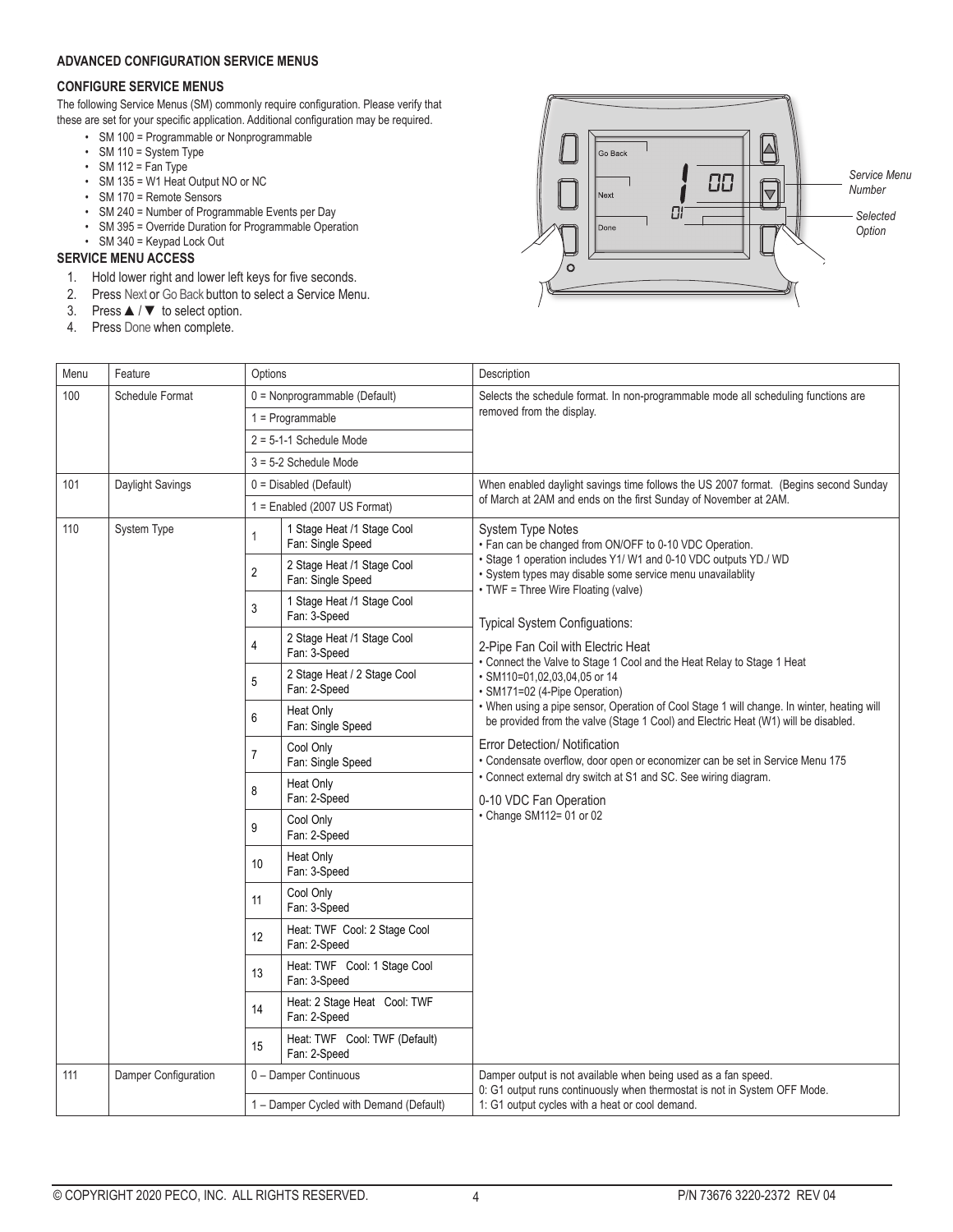| 112 | System Fan Type                      | 0 = On/Off Fan (Default)                                             | 0: Uses available fan speeds per Service Menu 110                                                                                                                                         |
|-----|--------------------------------------|----------------------------------------------------------------------|-------------------------------------------------------------------------------------------------------------------------------------------------------------------------------------------|
|     |                                      | 1 = 0-10VDC FAN Hi-MED-LO Fan                                        | 1: Uses GD output for 0-10 VDC fan. User selection of speed.<br>HI Speed is set at SM 125-126,LO speed is set at SM 127, MED is set between HI-LO*.                                       |
|     |                                      | 2 = Proportional 0-10VDC Fan                                         | 2: Uses GD output for 0-10 VDC fan.                                                                                                                                                       |
|     |                                      |                                                                      | Modulates between Min and Max selections in SM 125-127*.<br>*Damper Output Available (G1) and runs per SM 111                                                                             |
| 113 | 0-10 VDC Fan Buffer                  | 0 to 3 Minutes, 30 sec Increments (Default 1)                        | Sets the time delay between fan speeds when SM 112=1                                                                                                                                      |
| 114 | Valve Stoke Time                     | 30 Sec To 5 Min (Default 120)                                        | Set the amount of time for a TWF valve to go from fully closed to fully Open.                                                                                                             |
| 120 | Fan Control (Heating)                | 0 - OFF for Heating (Gas/Oil Heat)                                   | 0: The thermostat will not activate the fan with a heating demand.                                                                                                                        |
|     |                                      | 1= Electric Furnace (DEFAULT)                                        | 1: The thermostat will activate the fan with heat demand.                                                                                                                                 |
| 122 | <b>YD Output Configuration</b>       | $0 = 4 - 20mA$                                                       | Configures digital cooling output for 0-10VDC or 4-20mA DC                                                                                                                                |
|     |                                      | $1 = 0 - 10$ Volts (DEFAULT)                                         |                                                                                                                                                                                           |
|     | <b>WD Output Configuration</b>       | $0 = 4 - 20mA$                                                       | Configures digital heating output for 0-10VDC or 4-20mA DC                                                                                                                                |
| 123 |                                      | $1 = 0 - 10$ Volts (DEFAULT)                                         |                                                                                                                                                                                           |
| 124 | GD Output Configuration              | $0 = 4 - 20$ ma                                                      | Configures digital fan output for 0-10VDC or 4-20mA DC                                                                                                                                    |
|     |                                      | $1 = 0 - 10$ Volts (DEFAULT)                                         |                                                                                                                                                                                           |
| 125 | GD Max Voltage, Heating<br>Demand    | 6 - 10 VDC (Default: 8)<br>12 - 20 mA (Default: 20)                  | Depending on SM 124 setting, sets Fan HI speed voltage or current (mA) at terminal GD<br>with demand for Heat.                                                                            |
| 126 | GD Max Voltage, Cooling<br>Demand    | 6 - 10 VDC (Default: 10)<br>12 - 20 mA (Default: 20)                 | Depending on SM 124 setting, sets Fan HI speed voltage or current (mA) at terminal GD<br>with demand for Cool.                                                                            |
| 127 | GD Min Voltage                       | $0 - 6$ VDC (Default: 2)<br>4 - 12 mA (Default: 4)                   | Depending on SM 124 setting, sets Fan LO speed voltage or current (mA) at terminal GD<br>with no demand.                                                                                  |
| 135 | W1 Output Configuration              | 0 - NC: Normally Closed Operation (Default)                          | Reverses the ON/OFF operation for W1. NC operation powers on with a demand. NO                                                                                                            |
|     |                                      | 1 - NO: Normally Open Operation                                      | opreation powers off with a demand and will be on with no demand unless main power is<br>removed from the thermostat.                                                                     |
| 170 | S1 Remote Sensor Input               | 0= No Remote Sensors (Default)                                       | 0: Remote temperature sensing is disabled.<br>1: The T8168 uses the remote sensor only for temperature sensing.                                                                           |
|     |                                      | 1= Remote Indoor Sensor Connected                                    | 2: The T8168 averages the local and remote sensor for temperature sensing.                                                                                                                |
|     |                                      | 2 = Remote Sensor Connected And Sensor<br>Averaging                  | When using a remote sensor an open or short will turn off outputs and display either<br>2Ero(open) or 2Erc (closed). Fault detection settings are not used.                               |
| 171 | S2 Pipe Sensor                       | 0 - Disabled (Default)                                               | Enables fan coil pipe sensor operation. Connect a PECO pipe sensor or dry switch closure                                                                                                  |
|     |                                      | 1 – Two Pipe Operation                                               | for change over from Summer (cold water) to Winter (hot water). 2-pipe operation uses the<br>Cool 1 output for heating and cooling. Heat 1 is disabled. 4-pipe operation allows heat 1 in |
|     |                                      | 2 - Four Pipe Operation (use for 2-pipe with<br>electric heat relay) | summer mode of operation.<br>Available when SM 110 = 1 through 5 or 14 through 16                                                                                                         |
| 172 | Pipe Sensor Threshold for<br>Cooling | 50F to 72F (Default 60F)                                             | Changes to Cool when pipe temp is below threshold. Available when SM 171 = 1 or 2                                                                                                         |
| 173 | Pipe Sensor Threshold for<br>Heating | 75F to 90F (Default 80F)                                             | Changes to Heat when pipe temp is above threshold. Available when SM 171 = 1 or 2                                                                                                         |
| 174 | Pipe Sensor Purge                    | $0 = Time (Default)$                                                 | TEMP: Purge continues until a non-ambiguous condition is sensed.                                                                                                                          |
|     |                                      | $1 = Temp$                                                           | TIME: A 3-minute purge is started. Once complete and still ambiguous mode all thermostat<br>outputs are disabled for 1 hour.<br>Available when SM $171 = 1$ or 2                          |
| 175 | Fault Detection/ Setback             | $0 = Disabled$ (Default)                                             | When enabled connect dry switch between S1 and SC.                                                                                                                                        |
|     | (requires SM170=0)                   | 1 = Active On Open                                                   | Displays "Door" in clock location, turn outputs OFF, blink red LED                                                                                                                        |
|     | No remote probe                      | 2 = Active On Open                                                   | Displays "Fdd" in clock location, outputs function normally                                                                                                                               |
|     |                                      | 3 = Active On Close                                                  | Displays "Err" on clock location, turn outputs OFF blink red LED                                                                                                                          |
|     |                                      | 4 = Occupancy Sensor                                                 | Sets thermostat to setback with a closure at SC and S1.                                                                                                                                   |
| 240 | Number of Program Events             | 2 or 4 Events (DEFAULT = 2)                                          | When the T8168 is set up as programmable this sets the number of events per day.<br>Events are OCC1, UNOCC1, OCC2, UNOCC2                                                                 |
| 250 | Clock Format                         | 12 or 24 Hrs (Default = $12$ )                                       | This service menu sets the clock format.                                                                                                                                                  |
| 260 | F or C                               | 0- Celsius                                                           | Determines temperature displays in Fahrenheit or Celsius                                                                                                                                  |
|     |                                      | 1- Fahrenheit (Default)                                              |                                                                                                                                                                                           |
| 270 | Fan Off Delay Heat                   | 0-99 Seconds (0-Default)                                             | The amount of time (in seconds) the lowest available fan speed will run after the<br>thermostat heating outputs are disabled                                                              |
| 280 | Fan Off Delay Cool                   | 0-99 Seconds (0-Default)                                             | The amount of time (in seconds) the lowest available fan speed will run after the<br>thermostat cooling outputs are disabled                                                              |
| 290 | Range Low                            | 50-90 F (50F- Default)                                               | The lowest selectable temperature setpoint value                                                                                                                                          |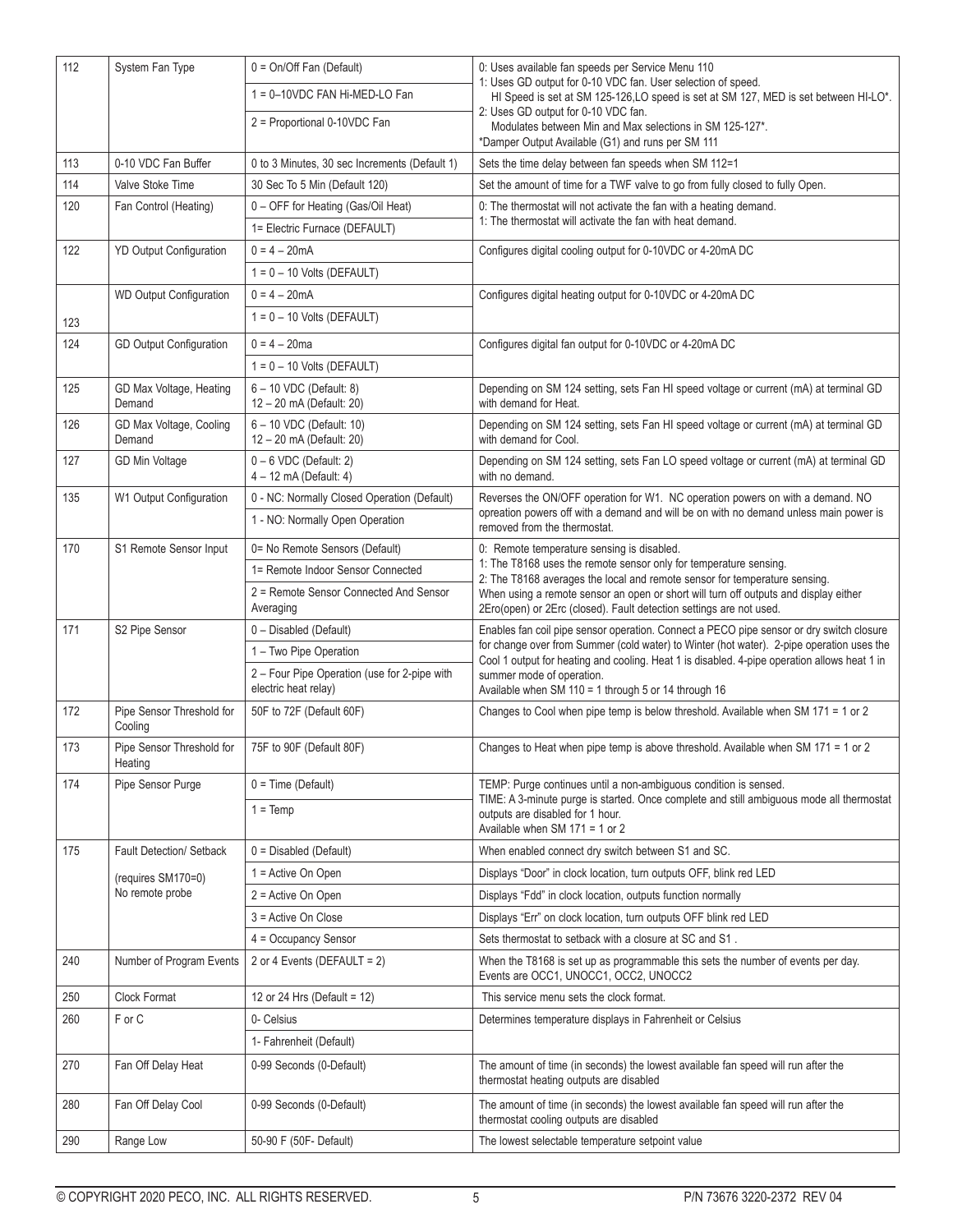| 300 | Range High                           | 50-90 F (90F Default)                                                         | The highest selectable temperature setpoint value                                                                                                                                                                                                                                      |
|-----|--------------------------------------|-------------------------------------------------------------------------------|----------------------------------------------------------------------------------------------------------------------------------------------------------------------------------------------------------------------------------------------------------------------------------------|
| 310 | Setback Low                          | Off, 50-90 F (67F Default)                                                    | Accessed from Wi-Fi or by occupancy sensor detection.<br>"Off" turns heating setpoint off.                                                                                                                                                                                             |
| 320 | Setback High                         | Off, 50-90 F (78F Default)                                                    | Accessed from Wi-Fi or by occupancy sensor detection.<br>"Off" turns cooling setpoint off.                                                                                                                                                                                             |
| 330 | Zone Temp Offset                     | +/-9F (0F Default)                                                            | Zone Temperature offset adjusts the sensed Zone Temperature displayed, allowing calibra-<br>tion in the field                                                                                                                                                                          |
| 340 | Keypad Lockout                       | 0- No Key Pad Lockout (Default)                                               | This function blocks access to certain features of the device. The Service Menu is still                                                                                                                                                                                               |
|     |                                      | 1- Disables Schedule and System Keys                                          | available if the key pad lockout is enabled.                                                                                                                                                                                                                                           |
|     |                                      | 2 - Disables Schedule, System, And Fan Keys                                   | If PIN is entered keypad lockout is overridden for 5 minutes.                                                                                                                                                                                                                          |
|     |                                      | 3 - Disables All Keys                                                         |                                                                                                                                                                                                                                                                                        |
| 341 | Enable Pin Access                    | 0=Disable, $1 =$ Enable (Default = 0)                                         | Applies a 3-digit access code to enter service menu 342                                                                                                                                                                                                                                |
| 342 | Set Pin                              | 000-999 (Default 000)                                                         | Selects pin access three-digit code.                                                                                                                                                                                                                                                   |
| 350 | Fan Mode                             | $1 - On$                                                                      | ON: Fan is always on, regardless of demand.<br>User selections are: ON HI, ON MED, ON LO based on the number of fan speeds.                                                                                                                                                            |
|     |                                      | 2- Auto                                                                       | Auto- Fan is only on with heating or cooling demand User selections are: AUTO HI, AUTO<br>MED, AUTO LO based on the number of fan speeds.                                                                                                                                              |
|     |                                      | 3- ON Or Auto (Default)                                                       | ON or Auto user can choose either selection. User selections are: AUTO HI, AUTO MED,<br>AUTO LO, ON HI, ON MED, ON LO based on the number of fan speeds.                                                                                                                               |
|     |                                      | 4 - Staged Only                                                               | Fan speed selected from available speeds by thermostat per Fan Access section. User<br>selections are: AUTO or ON.                                                                                                                                                                     |
|     |                                      | 5- On Or Staged - Hotel Mode                                                  | ON- Fan is always on at user selected speed, regardless of demand<br>Auto Staged- Fan cycles off with demand. Fan speed is selected by thermostat from avail-<br>able fan speeds.                                                                                                      |
| 360 | System Mode                          | 0- Off, Auto                                                                  | Sets the system modes the occupant is able to select                                                                                                                                                                                                                                   |
|     |                                      | 1- OFF, Heat, Cool, Auto (Default)                                            | Hotel operation - For ease of use change available System modes to ON-AUTO                                                                                                                                                                                                             |
|     |                                      | 2- OFF, Heat, Cool                                                            | SM360=02                                                                                                                                                                                                                                                                               |
|     |                                      | 3- Heat, Cool, Auto                                                           |                                                                                                                                                                                                                                                                                        |
| 375 | System Flush Enable                  | $0 = No$ Flush (Default)                                                      | $\boldsymbol{A}$                                                                                                                                                                                                                                                                       |
|     |                                      | $1 = W1$ Flush                                                                | WARNING: Service Menu 375 may disable fan operation during valve flush.<br>Enables the flush function for fan coil systems. This feature should be set to 0                                                                                                                            |
|     |                                      | $2 = Y1$ Flush                                                                | (zero) unless outputs are connected to hydronic heating or cooling valves. Failure                                                                                                                                                                                                     |
|     |                                      | $3 = W1$ & Y1 Flush                                                           | to follow this instruction can result in damage to equipment and/or property.                                                                                                                                                                                                          |
| 376 | <b>Flush Duration</b>                | 1 To 3 Minutes (Default 1)                                                    | Defines how long to open the valve to perform the flush function                                                                                                                                                                                                                       |
| 377 | Flush Frequency                      | $0 = Every 24 Hrs (Default 0)$<br>$1 = Every 12$ Hours<br>$2 = Every 6$ Hours | Defines how often the flush is performed when output has remained inactive                                                                                                                                                                                                             |
| 380 | Minimum Dead band                    | 3F (Default)                                                                  | A changeover dead band value prevents short cycling between heating and cooling                                                                                                                                                                                                        |
|     | Adjustment                           | 1-10F, 1.5-5C                                                                 | modes. The value is adjustable to meet various HVAC system requirements.                                                                                                                                                                                                               |
| 390 | Pre-Occupancy Purge                  | 0 Hours (Default)                                                             | Energizes the lowest fan available for selected number of hours (0-3) prior to events Occ 1                                                                                                                                                                                            |
|     |                                      | 0-3 Hours                                                                     | and Occ 2. This featrure applies to Programmable thermostat operation.                                                                                                                                                                                                                 |
| 395 | Temporary<br>Occupied Duration Limit | $0-4$ Hours (Default = 3)                                                     | This set the duration of a user override for programmable operation.<br>0: Will override the schedule until the next programmed event.<br>1,2,3,4: Sets the number of allowed hours of override after user adjustment. User can<br>adjust override duration up to this limit of hours. |
| 480 | Minimum Off Time                     | 0-10 Minutes (Default 1 Minutes)                                              | Sets the minimum off time for both the heat and cool output.                                                                                                                                                                                                                           |
| 500 | Programmable/                        | 0- Disable (Default)                                                          | In programmable mode the fan will operate continuously during occupied periods or with                                                                                                                                                                                                 |
|     | Intermittent Fan                     | 1 - Programmable Fan                                                          | demand during unoccupied/setback periods. In intermittent fan will operate based on the<br>on and off times set in menus 501 and 502 whenever there is demand for fan.                                                                                                                 |
|     |                                      | 2 - Intermittent Fan                                                          |                                                                                                                                                                                                                                                                                        |
|     |                                      | 3 - Intermittent Fan During Occupied Periods<br>Only                          |                                                                                                                                                                                                                                                                                        |
| 501 | Intermittent Fan On Time             | 5 Minutes (Default)                                                           | Defines the duration in which fan low will be on. Fan On will be activated after Fan Off                                                                                                                                                                                               |
|     |                                      | 1-60 Minutes                                                                  | time has passed.                                                                                                                                                                                                                                                                       |
| 502 | Intermittent Fan Off Time            | 25 Minutes (Default)                                                          | Defines the duration in which fan low will be off. Fan Off will be activated after Fan On                                                                                                                                                                                              |
|     |                                      | 0-60 Minutes                                                                  | time has passed. A selection of 0 will result in continuous Fan.                                                                                                                                                                                                                       |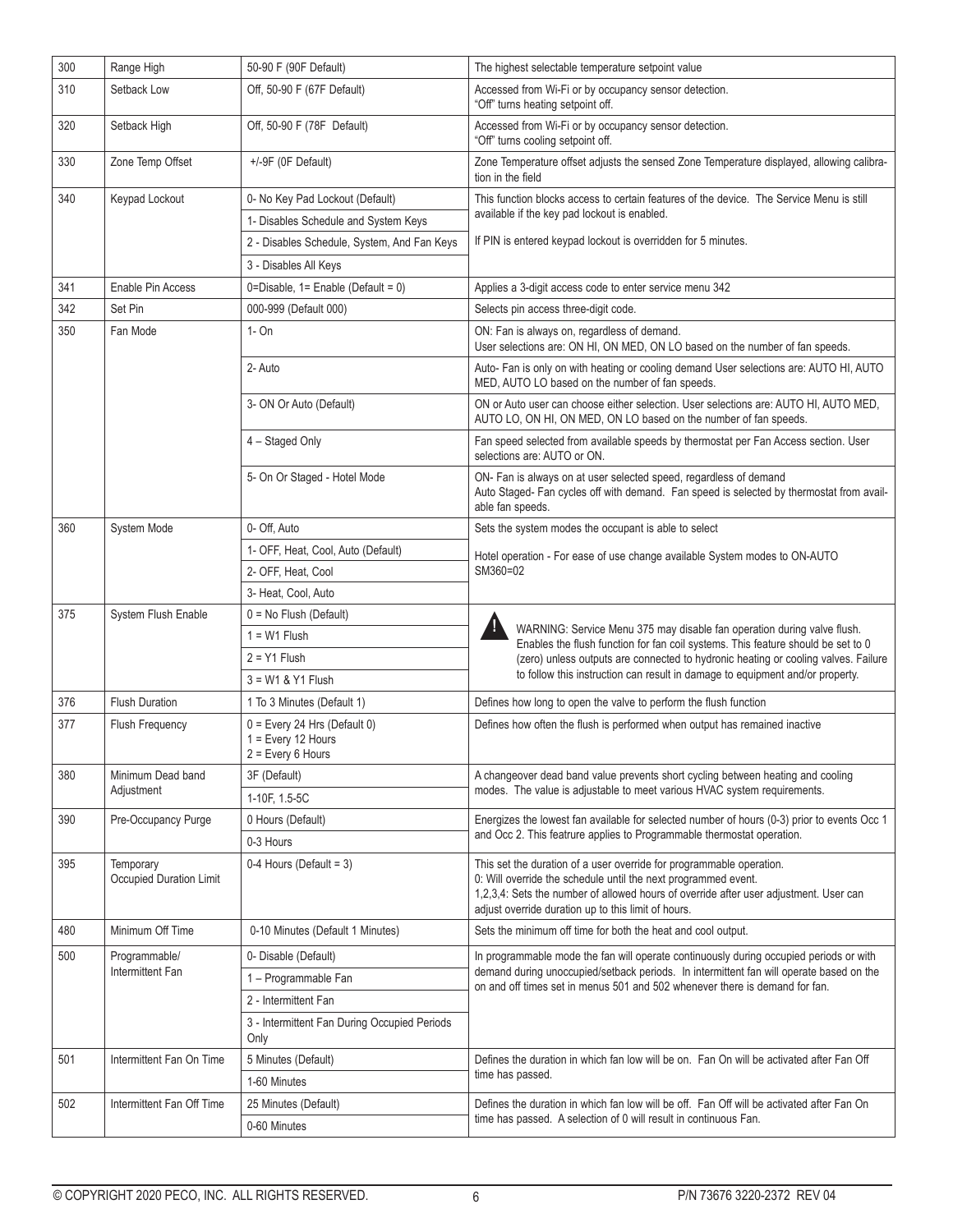| 520 | Default Display Icons        | 0- Time, Temp, SP (Default)           | Icons that will be displayed in the default state.                                                                                                                                |
|-----|------------------------------|---------------------------------------|-----------------------------------------------------------------------------------------------------------------------------------------------------------------------------------|
|     |                              | 1- Time, Temp                         | NOTE: Setpoint will not be displayed if T8168 System Mode is OFF.                                                                                                                 |
|     |                              | 2- Time                               |                                                                                                                                                                                   |
|     |                              | 3- Temp                               |                                                                                                                                                                                   |
|     |                              | 4- None                               |                                                                                                                                                                                   |
|     |                              | 5 - Set Point Only                    |                                                                                                                                                                                   |
| 530 | Revision                     | Displays Current Revision Information |                                                                                                                                                                                   |
| 540 | <b>Factory Default Reset</b> | 0- Disable (Default)                  | When enable is selected he device will return to factory default settings.                                                                                                        |
|     |                              | 1- Enable                             |                                                                                                                                                                                   |
| 600 | Cooling System Output        | 0- Disable (Default)                  | Cool Operation is enabled and the associated output based on Service Menu 110. The                                                                                                |
|     | Test                         | 1- Stage 1 Cooling/Y1 (TWF)           | output is activated for 10 minutes. The ON/OFF or 0-10 VDC Fan output will automatically<br>turn on.                                                                              |
|     |                              | 2 - Stage 2 Cooling/Y2 (TWF)          |                                                                                                                                                                                   |
| 610 | <b>Heating System Output</b> | 0- Disable (Default)                  | Heat Operation is enabled and the associated output based on Service Menu 110. The                                                                                                |
|     | Test                         | 1- Stage 1 Heating/W1 (TWF)           | output is activated for 10 minutes. The ON/OFF or 0-10 VDC Fan output will automatically<br>turn on.                                                                              |
|     |                              | 2 - Stage 2 Heating/W2 (TWF)          |                                                                                                                                                                                   |
| 620 | Fan System Output Test       | 0- Disable (Default)                  | If enabled is selected it will activate Based On Service Menu 110. The output will be                                                                                             |
|     |                              | 1- Enable G Fan Output/GD Low         | enabled for 10 minutes. If a different menu is selected the output will be disabled. Wheth-<br>er the fan output is a triac or a 0-10VDC/4-20mA is determined by Service Menu 112 |
|     |                              | 2 - Enable Y2 Fan Output/GD Med Cool  |                                                                                                                                                                                   |
|     |                              | 3 - Enable G1 Fan Output/GD Hi Cool   |                                                                                                                                                                                   |
|     |                              | 4 - Enable GD Med Heat                |                                                                                                                                                                                   |
|     |                              | 5 - Enable GD High Heat               |                                                                                                                                                                                   |

### **TROUBLESHOOTING & FREQUENTLY ASKED QUESTIONS**

#### In case of difficulty, try one of the following suggestions below.

| Symptom                                                                                                                     | Potential Cause(s)                                                                                  | Solution                                                                                                                                                                                 |
|-----------------------------------------------------------------------------------------------------------------------------|-----------------------------------------------------------------------------------------------------|------------------------------------------------------------------------------------------------------------------------------------------------------------------------------------------|
| If display screen is blank                                                                                                  | • Thermostat is not being powered                                                                   | • Check to assure proper wiring of power to (24 VAC-1) and (24 VAC-2).<br>• Check power to verify that there is 24 VAC available.                                                        |
|                                                                                                                             | • Default Display is set to "4" (None)                                                              | • Check Service Menu 520.                                                                                                                                                                |
| If keys do not allow manual entry                                                                                           | • Keypad Lockout may be enabled                                                                     | • Access Service Menu 340. Within this menu, select option "0" to assure<br>there is no keypad lockout (so manual entry is enabled).                                                     |
| Service Menu does not display                                                                                               | • PIN access is enabled<br>• Buttons were not pressed simultaneously                                | • Access requires the three digit code set by the installer.<br>. Wait for unit to return to default display and retry.                                                                  |
| Err In Clock Dispay                                                                                                         | • Indicates a service fault input                                                                   | · Indicates service is required.                                                                                                                                                         |
| Door in Clock Display                                                                                                       | • Door or window is open                                                                            | • Close door and /or window to clear fault.                                                                                                                                              |
| <b>Fdd in Clock Display</b>                                                                                                 | • Indicate an economizer or other system fault                                                      | · Indicates service is required.                                                                                                                                                         |
| If no heating or cooling is running, but there is a call<br>for heat or cool (Heat/Cool appears on display) in<br>Auto mode | • Heating or cooling equipment is not operating<br>. Minimum off time has not been met              | Check Service Menu 110 to assure that the correct option is selected to<br>match the system type.<br>Check wiring, using output tests to verify (see Service Menus 600, 610,<br>$620$ ). |
| If heating or cooling system doesn't respond                                                                                | • System type selection is incorrect                                                                | • Check Service Menus 110 and 120 to assure that the correct option is<br>selected to match the system type.                                                                             |
| If heating and cooling equipment are running at the<br>same time                                                            | · System type selection is incorrect                                                                | • Check Service Menu 110 to assure that the correct option to match the<br>system type is selected.                                                                                      |
|                                                                                                                             | • Verify wiring connections                                                                         | Separate the heating and cooling wires, using output tests to verify (see<br>Service Menus 600, 610, 620).                                                                               |
| If Demand Indicator light is red                                                                                            | • Heating is occurring                                                                              | • No action is required.                                                                                                                                                                 |
| If Demand Indicator light is green                                                                                          | • Cooling system is running                                                                         | • No action is required.                                                                                                                                                                 |
| Fan outputs turned off after 3-minutes                                                                                      | • Pipe sensor is connected and water<br>temperarture between hot water and cold water<br>set points | Building Boiler or Chillers may be turned off.<br>• See Service Menus 171, 172, 173 & 174                                                                                                |
| Menu Item Not available                                                                                                     | • Some service menus are disabled when not in<br>use or feature is not available.                   | • Verify system type selection and feature selection is correct.                                                                                                                         |
| Red LED is Flashing and code is in clock location                                                                           | • Fault is present on SC and S1 input                                                               | • Check SM175 for code<br>• If using a remote sensor, verify probe wiring.                                                                                                               |

Visit: pecocontrolsystems.com for additional information.